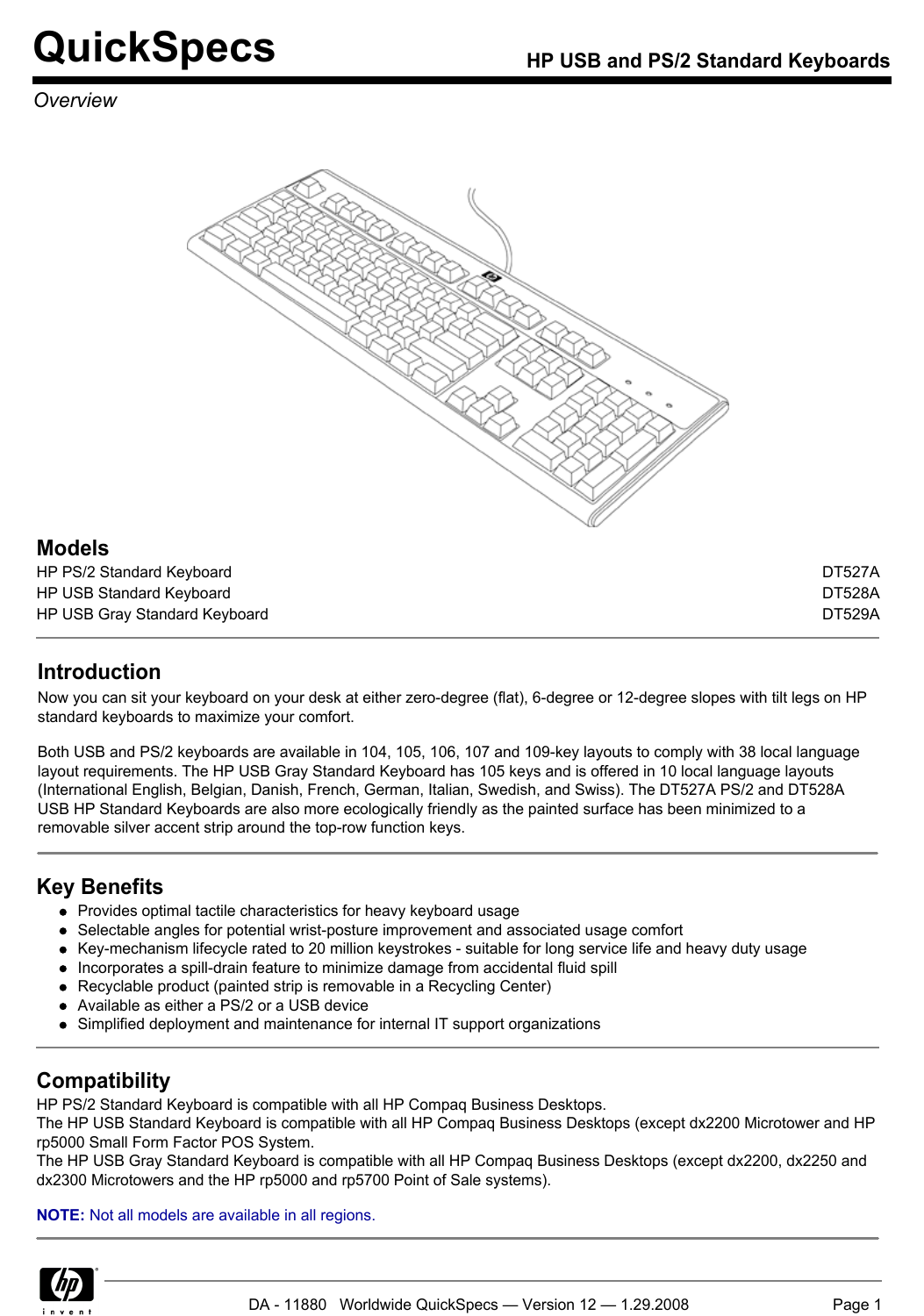#### *Overview*

## **Service and Support**

Your Option Limited Warranty is a one (1) year (HP Option Limited Warranty Period) parts replacement warranty on any HP-branded or Compaq-branded options (HP Options). If your HP Option is installed in an HP Hardware Product, HP may provide warranty service either for the HP Option Limited Warranty Period or the remaining Limited Warranty Period of the HP Hardware Product in which the HP Option is being installed, whichever period is the longer but not to exceed three (3) years from the date you purchased the HP Option.

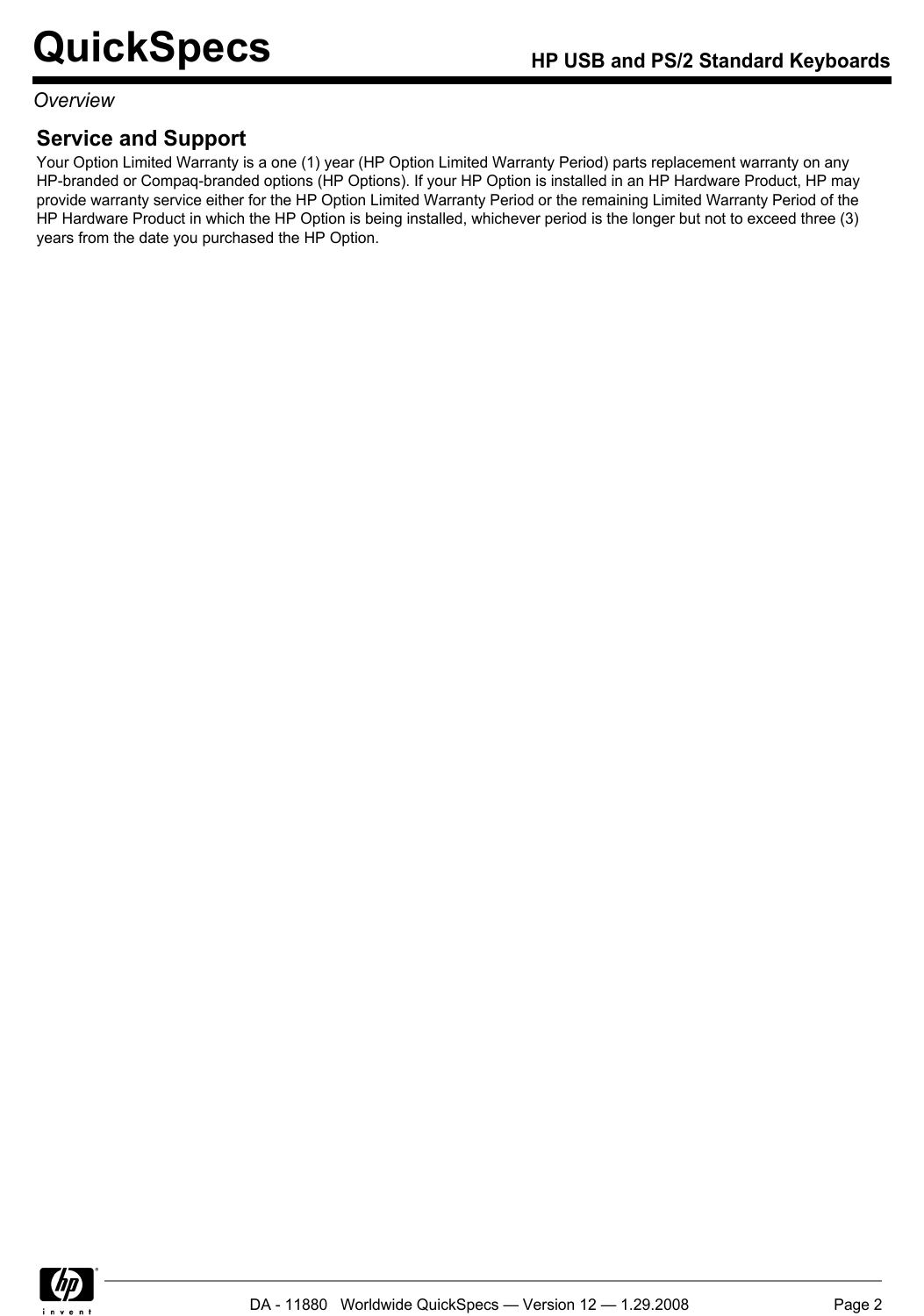*Technical Specifications*

| <b>USB Standard Keyboard</b>       |                                                                                                                                                                                                                                                      |                                                                                                                                                                                                                                                                                                                                                                                 |  |
|------------------------------------|------------------------------------------------------------------------------------------------------------------------------------------------------------------------------------------------------------------------------------------------------|---------------------------------------------------------------------------------------------------------------------------------------------------------------------------------------------------------------------------------------------------------------------------------------------------------------------------------------------------------------------------------|--|
| <b>Physical</b>                    | <b>Keys</b>                                                                                                                                                                                                                                          | 104, 105, 106, 107, 109 layout (depending upon country)                                                                                                                                                                                                                                                                                                                         |  |
| characteristics                    |                                                                                                                                                                                                                                                      | <b>Dimensions</b> (L x W x H) $18.0$ x 6.4 x 0.98 in $(45.8$ x 16.3 x 2.5 cm)                                                                                                                                                                                                                                                                                                   |  |
|                                    | Weight                                                                                                                                                                                                                                               | 2 lb (0.9 kg) minimum                                                                                                                                                                                                                                                                                                                                                           |  |
| <b>Electrical</b>                  | <b>Operating voltage</b>                                                                                                                                                                                                                             | $+5VDC \pm 5%$                                                                                                                                                                                                                                                                                                                                                                  |  |
|                                    | <b>Power consumption</b>                                                                                                                                                                                                                             | 50-mA maximum (with three LEDs ON)                                                                                                                                                                                                                                                                                                                                              |  |
|                                    | <b>System interface</b>                                                                                                                                                                                                                              | USB Type A plug connector                                                                                                                                                                                                                                                                                                                                                       |  |
|                                    | <b>ESD</b>                                                                                                                                                                                                                                           | CE level 4, 15-kV air discharge                                                                                                                                                                                                                                                                                                                                                 |  |
|                                    | <b>EMI-RFI</b>                                                                                                                                                                                                                                       | Conforms to FCC rules for a Class B computing device                                                                                                                                                                                                                                                                                                                            |  |
|                                    | Microsoft® PC 99 -<br>2001                                                                                                                                                                                                                           | Functionally compliant                                                                                                                                                                                                                                                                                                                                                          |  |
| <b>Mechanical</b>                  | <b>Languages</b>                                                                                                                                                                                                                                     | 38 available                                                                                                                                                                                                                                                                                                                                                                    |  |
|                                    | <b>Keycaps</b>                                                                                                                                                                                                                                       | Low-profile design                                                                                                                                                                                                                                                                                                                                                              |  |
|                                    | <b>Switch actuation</b>                                                                                                                                                                                                                              | 55-g nominal peak force with tactile feedback                                                                                                                                                                                                                                                                                                                                   |  |
|                                    | <b>Switch life</b>                                                                                                                                                                                                                                   | 20 million keystrokes (using Hasco modified tester)                                                                                                                                                                                                                                                                                                                             |  |
|                                    | <b>Switch type</b>                                                                                                                                                                                                                                   | Contamination-resistant switch membrane                                                                                                                                                                                                                                                                                                                                         |  |
|                                    | <b>Key-leveling</b><br>mechanisms                                                                                                                                                                                                                    | For all double-wide and greater-length keys                                                                                                                                                                                                                                                                                                                                     |  |
|                                    | <b>Cable length</b>                                                                                                                                                                                                                                  | 6 ft $(1.8 \text{ m})$                                                                                                                                                                                                                                                                                                                                                          |  |
|                                    | Microsoft PC 99 - 2001                                                                                                                                                                                                                               | Mechanically compliant                                                                                                                                                                                                                                                                                                                                                          |  |
|                                    | <b>Acoustics</b>                                                                                                                                                                                                                                     | 43-dBA maximum sound pressure level                                                                                                                                                                                                                                                                                                                                             |  |
| <b>Environmental</b>               |                                                                                                                                                                                                                                                      | <b>Operating temperature</b> 50 $^{\circ}$ to 122 $^{\circ}$ F (10 $^{\circ}$ to 50 $^{\circ}$ C)                                                                                                                                                                                                                                                                               |  |
|                                    | Non-operating<br>temperature                                                                                                                                                                                                                         | -22 $^{\circ}$ to 140 $^{\circ}$ F (-30 $^{\circ}$ to 60 $^{\circ}$ C)                                                                                                                                                                                                                                                                                                          |  |
|                                    | <b>Operating humidity</b>                                                                                                                                                                                                                            | 10% to 90% (non-condensing at ambient)                                                                                                                                                                                                                                                                                                                                          |  |
|                                    | Non-operating<br>humidity                                                                                                                                                                                                                            | 20% to 80% (non-condensing at ambient)                                                                                                                                                                                                                                                                                                                                          |  |
|                                    | <b>Operating shock</b>                                                                                                                                                                                                                               | 40 g, six surfaces                                                                                                                                                                                                                                                                                                                                                              |  |
|                                    | Non-operating shock                                                                                                                                                                                                                                  | 80 g, six surfaces                                                                                                                                                                                                                                                                                                                                                              |  |
|                                    | <b>Operating vibration</b>                                                                                                                                                                                                                           | 2-g peak acceleration                                                                                                                                                                                                                                                                                                                                                           |  |
|                                    | Non-operating<br>vibration                                                                                                                                                                                                                           | 4-g peak acceleration                                                                                                                                                                                                                                                                                                                                                           |  |
|                                    | <b>Drop</b> (out of box)                                                                                                                                                                                                                             | 26 in (66 cm) on carpet, six-drop sequence                                                                                                                                                                                                                                                                                                                                      |  |
|                                    | Drop (in box)                                                                                                                                                                                                                                        | 42 in (107 cm) on concrete, 16-drop sequence                                                                                                                                                                                                                                                                                                                                    |  |
| <b>Operating system</b><br>support | Windows Vista Business 64*, Windows Vista Business 32*, Windows Vista Home Basic 32*,<br>Windows 2000, Windows XP Professional or Windows XP Home 32*. No driver is required for this<br>device. Native support is provided by the operating system. |                                                                                                                                                                                                                                                                                                                                                                                 |  |
|                                    |                                                                                                                                                                                                                                                      | * Certain Windows Vista product features require advanced or additional hardware. Windows<br>Vista Upgrade Advisor can help you determine which features of Windows Vista will run on your<br>computer. To download the tool, visit http://www.windowsvista.com/upgradeadvisor. For Windows<br>Vista system requirements, visit http://www.windowsvista.com/systemrequirements. |  |
| <b>Approvals</b>                   | UL, CSA, FCC, CE Mark, TUV, TUV GS, VCCI, BSMI, C-Tick, MIC                                                                                                                                                                                          |                                                                                                                                                                                                                                                                                                                                                                                 |  |
|                                    | Ergonomic compliance ANSI HFS 100, ISO 9241-4, and TUVGS                                                                                                                                                                                             |                                                                                                                                                                                                                                                                                                                                                                                 |  |
| <b>Kit contents</b>                |                                                                                                                                                                                                                                                      | Keyboard, installation guide, warranty card, safety and comfort guide                                                                                                                                                                                                                                                                                                           |  |

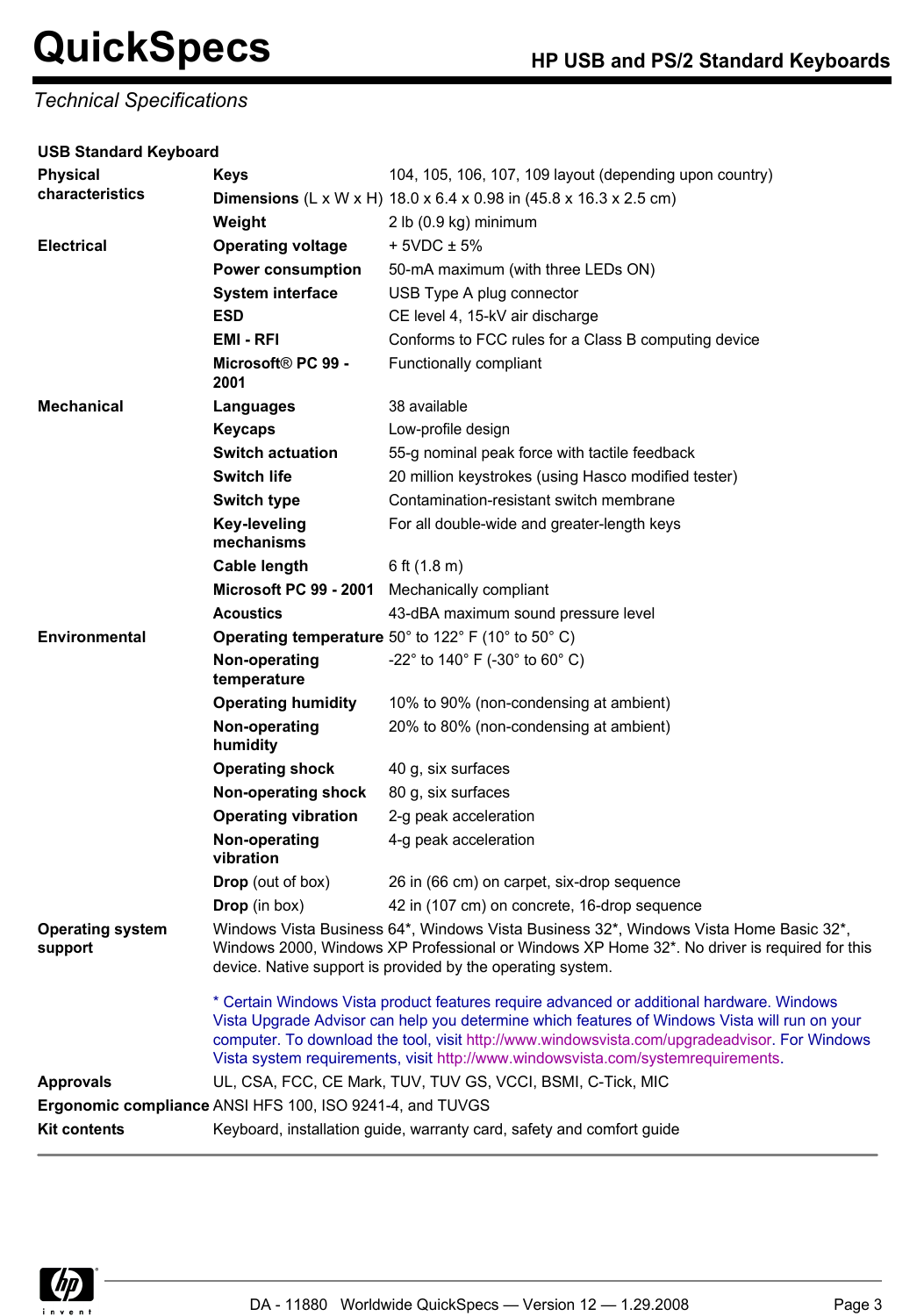*Technical Specifications*

| USB (BG1650) Standard Keyboard |                                   |                                                                               |
|--------------------------------|-----------------------------------|-------------------------------------------------------------------------------|
| <b>Physical</b>                | <b>Keys</b>                       | 104, 105, 106, 107, 109 layout (depending upon country)                       |
| characteristics                |                                   | <b>Dimensions</b> (L x W x H) $18.0$ x 6.4 x 0.98 in $(45.8$ x 16.3 x 2.5 cm) |
|                                | Weight                            | 2 lb (0.9 kg) minimum                                                         |
| <b>Electrical</b>              | <b>Operating voltage</b>          | $+5VDC \pm 5%$                                                                |
|                                | <b>Power consumption</b>          | 50-mA maximum (with three LEDs ON)                                            |
|                                | <b>System interface</b>           | USB Type A plug connector                                                     |
|                                | <b>ESD</b>                        | CE level 4, 15-kV air discharge                                               |
|                                | <b>EMI-RFI</b>                    | Conforms to FCC rules for a Class B computing device                          |
|                                | Microsoft PC 99 - 2001            | Functionally compliant                                                        |
| <b>Mechanical</b>              | Languages                         | 38 available                                                                  |
|                                | <b>Keycaps</b>                    | Low-profile design                                                            |
|                                | <b>Switch actuation</b>           | 55-g nominal peak force with tactile feedback                                 |
|                                | <b>Switch life</b>                | 20 million keystrokes (using Hasco modified tester)                           |
|                                | <b>Switch type</b>                | Contamination-resistant switch membrane                                       |
|                                | <b>Key-leveling</b><br>mechanisms | For all double-wide and greater-length keys                                   |
|                                | <b>Cable length</b>               | 6 ft $(1.8 \text{ m})$                                                        |
|                                | Microsoft PC 99 - 2001            | Mechanically compliant                                                        |
|                                | <b>Acoustics</b>                  | 43-dBA maximum sound pressure level                                           |
| Environmental                  |                                   | Operating temperature 50° to 122° F (10° to 50° C)                            |
|                                | Non-operating<br>temperature      | -22 $^{\circ}$ to 140 $^{\circ}$ F (-30 $^{\circ}$ to 60 $^{\circ}$ C)        |
|                                | <b>Operating humidity</b>         | 10% to 90% (non-condensing at ambient)                                        |
|                                | Non-operating<br>humidity         | 20% to 80% (non-condensing at ambient)                                        |
|                                | <b>Operating shock</b>            | 40 g, six surfaces                                                            |
|                                | Non-operating shock               | 80 g, six surfaces                                                            |
|                                | <b>Operating vibration</b>        | 2-g peak acceleration                                                         |

**Non-operating vibration**

**Ergonomic compliance** ANSI HFS 100, ISO 9241-4, and TUVGS

Windows 2000 and Windows XP

Kit contents **Keyboard, installation guide, warranty card, safety and comfort guide** 



**Operating system**

**support**

4-g peak acceleration

**Drop** (out of box) 26 in (66 cm) on carpet, six-drop sequence **Drop** (in box) 42 in (107 cm) on concrete, 16-drop sequence

**Approvals** UL, CSA, FCC, CE Mark, TUV, TUV GS, VCCI, BSMI, C-Tick, MIC, BG Prufzert Mark